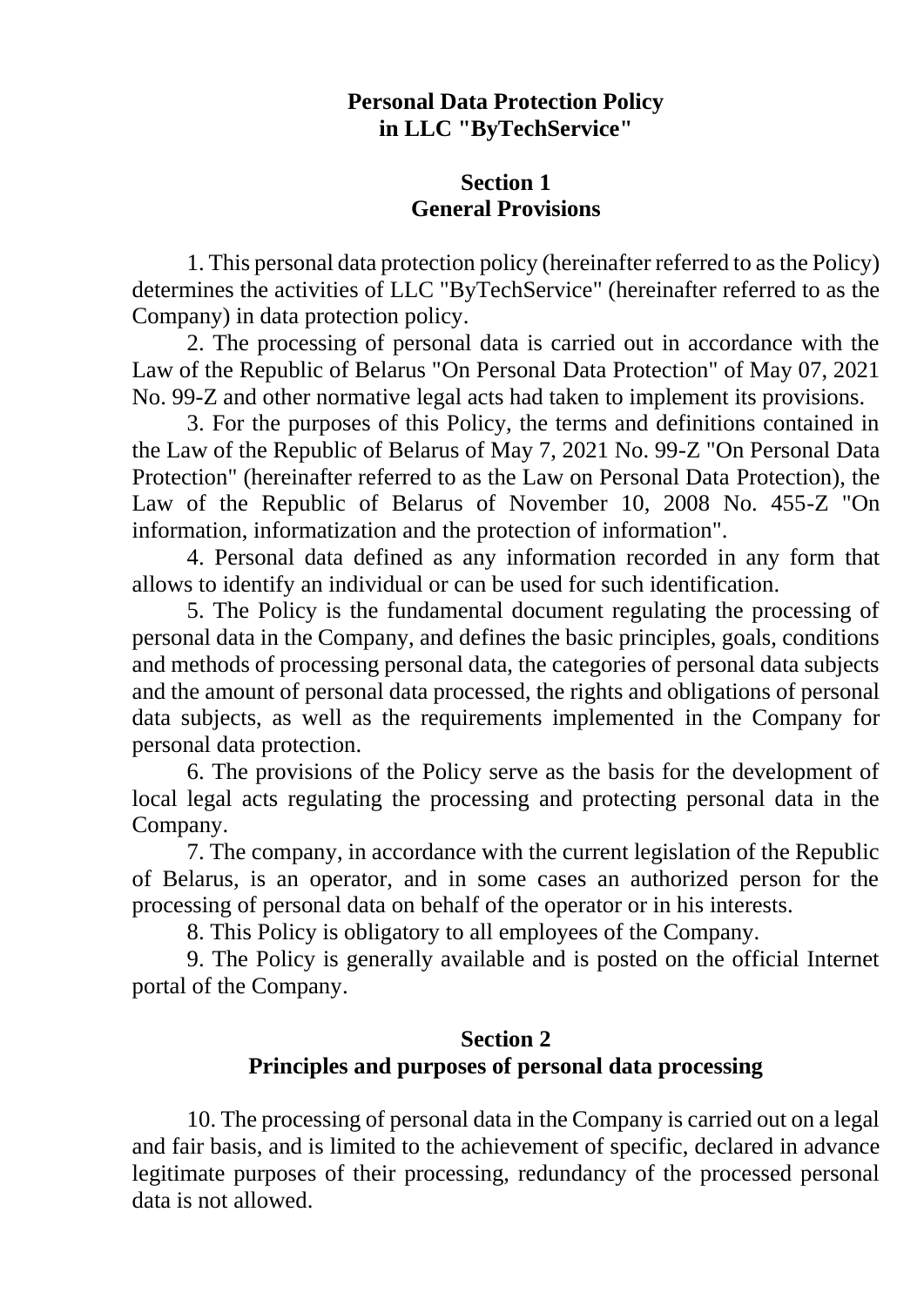11. During personal data processing, the Company ensures the reliability of personal data, their sufficiency and, if necessary, relevance in relation to the purposes of personal data processing.

12. The terms of use of personal data are determined in accordance with the purposes they were collected.

13. Personal data belongs to confidential information.

14. The company performs processing of personal data for the following purposes:

14.1. registration of labor relations, as well as the implementation of labor and social relations with employees, including, but not limited to:

selection of candidates for vacant positions;

HR administration and organizing the accounting of employees (personnel, military, individual (personalized));

providing information about insured persons for the purposes of state social insurance, including pension insurance;

provision of statistical and other reporting in accordance with the requirements of the legislation of the Republic of Belarus;

control of the quantity and quality of work;

training and career development;

passing internships by specialists in the Company;

providing working conditions, guarantees and compensations for employees and their families, including additional (voluntary health insurance, medical care and other types of social welfare);

organizing and holding mass actions, cultural and professional events for employees and their families;

14.2. bookkeeping and tax accounting;

14.3. banking and other financial transactions in the Company;

14.4. making of statistical reporting;

14.5. conclusion and execution of civil-law contracts with counterparties of the Company;

14.6. identification of personal data subjects who are the customers (the customer's representatives) of the Company's counterparty;

14.7. communication with employees of the Company's counterparty;

14.8. conducting tender procedures provided by local legal acts of the Company;

14.9. keeping records of affiliated persons of the Company and preparation of lists of affiliated persons;

14.10. protection of the rights and legitimate interests of the Company and its officials in courts, dispute settlement bodies, administrative and other state bodies;

14.11. making of powers of attorney issued to employees of the Company, other organizations and individuals;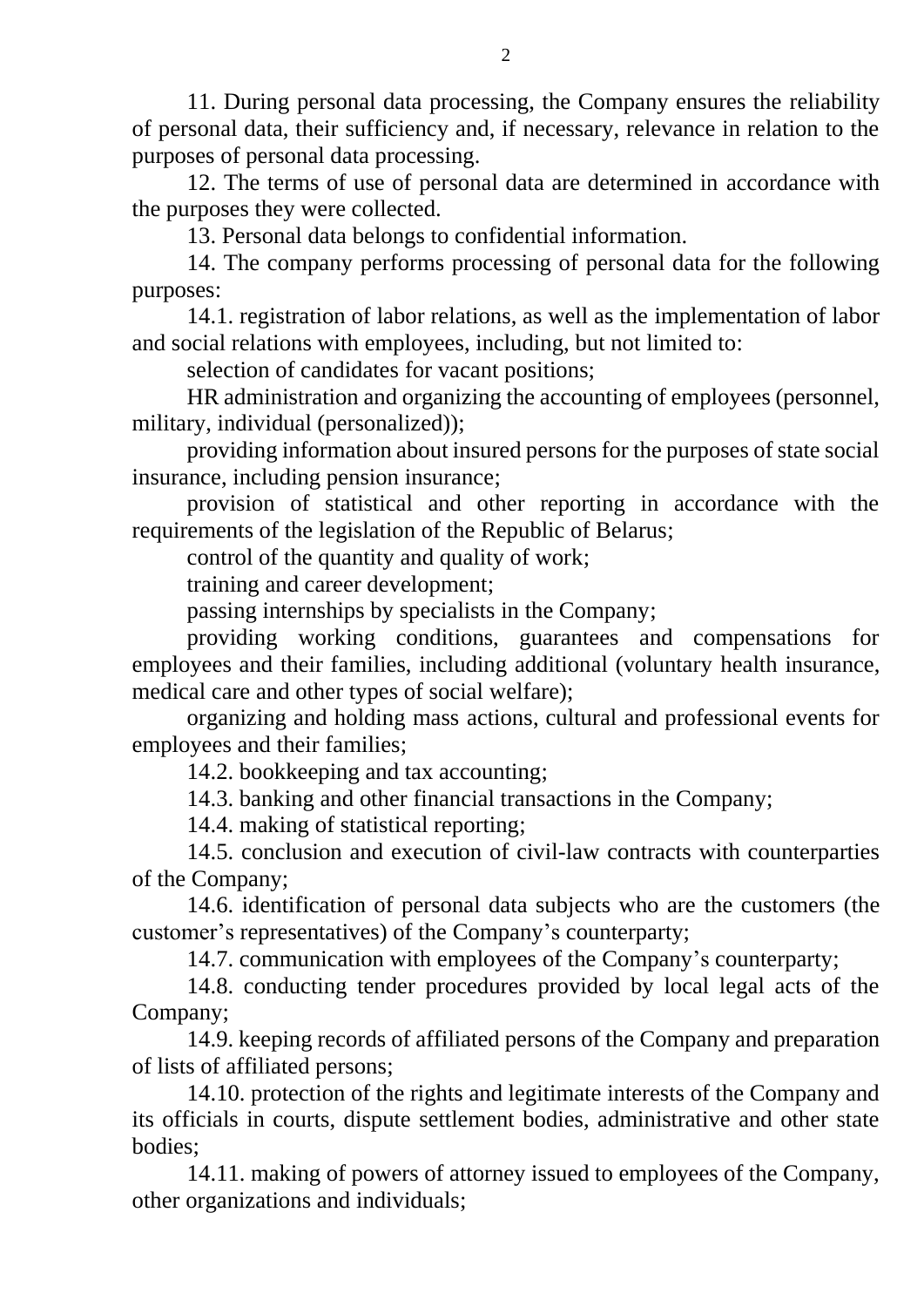14.12. passing reference checks and audit by the Company;

14.13. providing of inter-facility and access control in administrative buildings of the Company, providing the safety of property;

14.14. creating and maintaining of corporate telephone and other information guides and materials for internal information support of the Company's activities, publication of messages on internal corporate information resources, placement of personal data on the official Internet portal, in public information systems;

14.15. realization of marketing activities (promotions, contests, programs to encourage employees, advertising and other events);

14.16. providing various Services for personal data subjects, including through mobile applications and cloud solutions;

14.17. providing full, objective, comprehensive and timely consideration of citizens` applications and legal entities;

14.18. for other purposes provided for by the legislation and local legal acts of the Company.

# **Section 3**

#### **Categories of personal data subjects, list of processed personal data**

15. To achieve the goals specified in Section 2 of this Policy, the Company carries out the processing of personal data of the following categories of personal data subjects:

15.1. when registering an employment relationship, as well as in the course of employment, personal data is processed:

staff of the Company, including dismissed;

individuals who apply (applied) for the positions of employees of the company;

individuals who are close relatives, or who are related to subjects of personal data;

individuals doing internships in the Company;

15.2. individuals that have concluded civil-law contracts with the Company, whose personal data is processed in bookkeeping and tax accounting;

15.3. members of the Company and affiliated persons of the Company;

15.4. employees and (or) representatives of the Company's counterparties (including potential ones) on the basis of concluding, amending, executing and terminating contracts with them;

15.5. lawyers, notaries interacting with the Company on the basis of achieving the goals specified in subparagraphs 14.10-14.11of paragraph 14 of the Policy;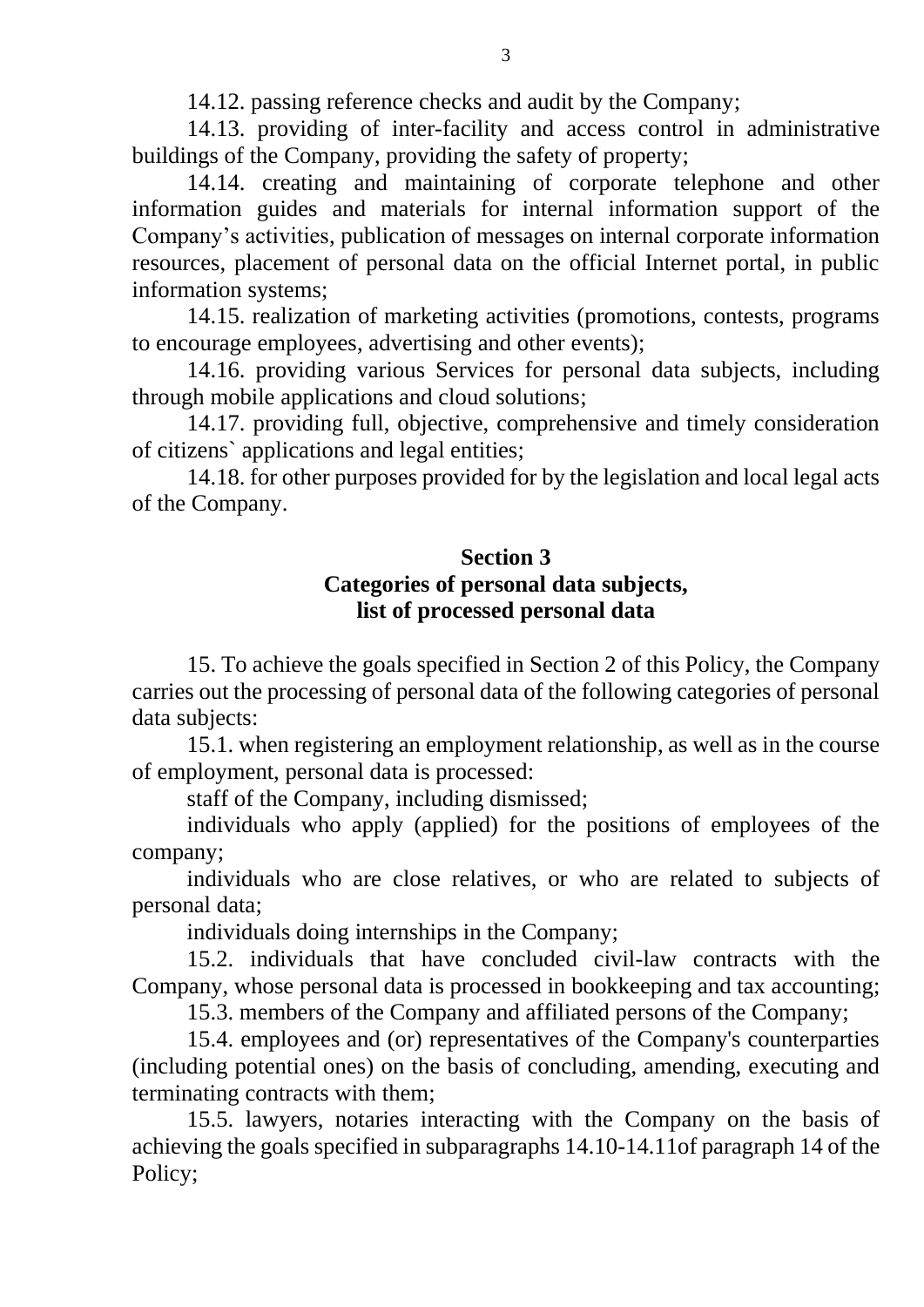15.6. individuals directly entering the territory of the Company on the basis of providing inter-facility and access modes, fixing the movement of personal data subjects in the buildings (spaces) of the Company;

15.7. visitors (individuals) of the official Internet portal and clients of the Company's Services on the basis of the purposes specified in subparagraphs 14.15-14.16 of paragraph 14 of the Policy;

15.8. in order to provide a complete, objective, comprehensive and timely communication of citizens appeals and legal entities, personal data of individuals who applied to the Company in written form, in the form of electronic document or in an oral appeal, as well as their legal representatives, representatives of legal entities are processed;

15.9. other subjects of personal data who provided their personal data in another way to achieve the purposes of processing personal data specified in Section 2 of this Policy;

16. The list of personal data processed by the Company is determined in accordance with the legislation and local legal acts of the Company, taking into account the specific purposes of processing personal data specified in Section 2 of this Policy.

#### **Section 4**

### **Terms and conditions of data processing and storage of personal data**

17. The basis for the personal data processing is the consent of the subject of personal data, except in cases provided for by the legislation of the Republic of Belarus, when the processing of personal data is carried out without such consent.

18. The consent of the subject of personal data is a free, unequivocal, informed expression of his will by means of which he allows the processing of its personal data.

19. Refusal to give consent to the processing of personal data gives the Company the right to refuse the subject of personal data to provide access to the websites and Services of the Company.

20. The processing of personal data by the Company includes the following actions with personal data: collection, recording, systematization, storage, clarification (updating, changing), usage, depersonalization, blocking, distribution, provision, deleting, as well as other actions in accordance with the legislation of the Republic Belarus.

21. The processing of personal data by the Company is carried out:

by using automated facilities;

without using automated facilities, when the search for personal data and (or) access to them according to certain criteria (filing systems, lists, magazines, etc.) is provided.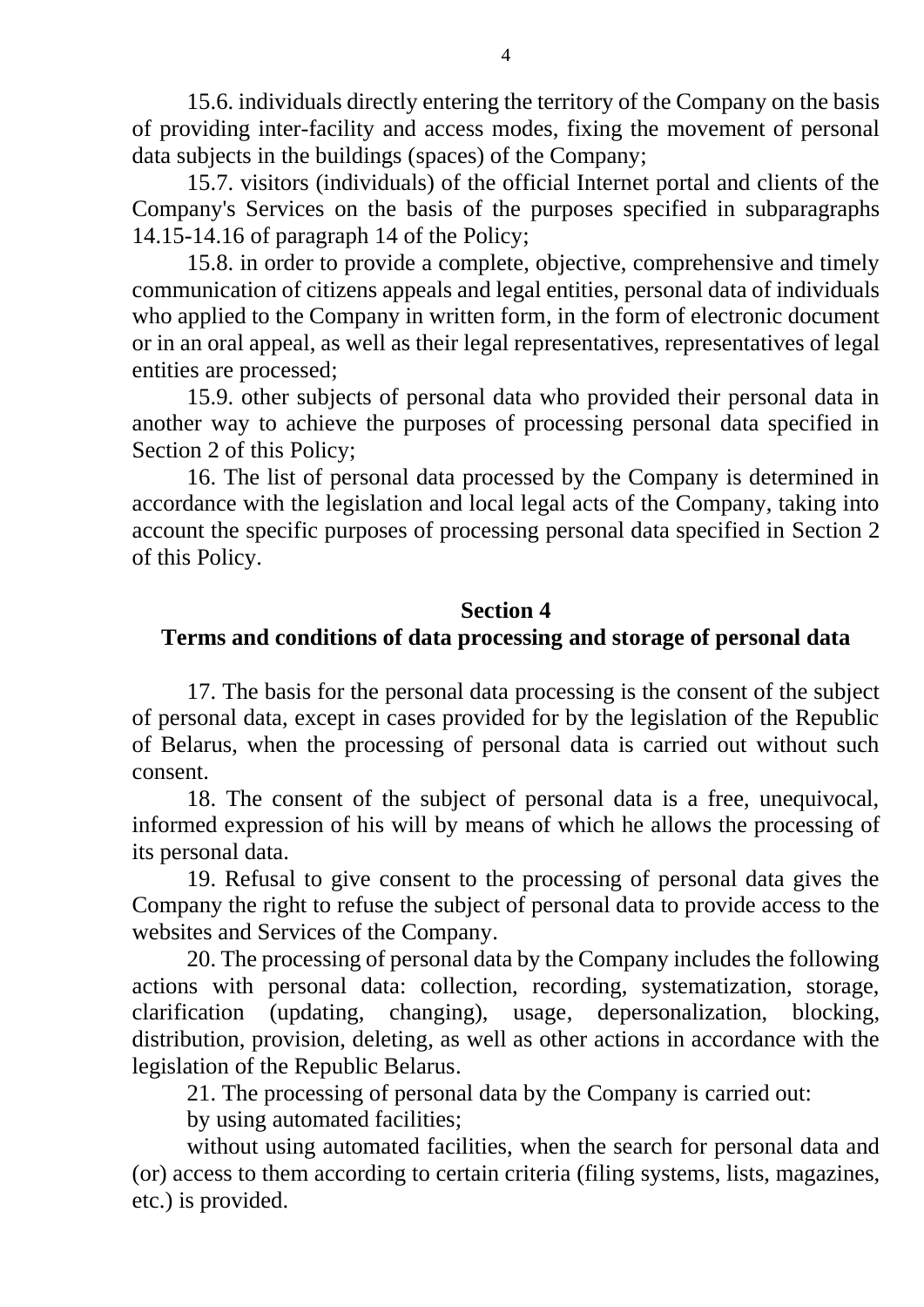22. The processing of personal data for the purposes specified in Section 2 of this Policy is carried out by:

receiving personal data directly from personal data subjects whose data is processed for the above-mentioned purposes;

receiving the originals of the required documents;

copying the originals of the required documents;

providing information into accounting forms (on paper and electronic form);

making of personal data in personnel work;

entering personal data into automated information systems;

using of automated facilities provided for the functioning of the official Internet portal, Company Services;

performing other actions required to achieve the purposes of processing personal data.

23. The terms for processing personal data are determined in accordance with the purposes they were collected to.

24. The storage of personal data is carried out in a form that allows determining the subject of personal data, for a period not longer than required by the purposes of processing personal data, except the cases when the period of storage of personal data is established by the legislation of the Republic of Belarus.

25. The condition for stopping the processing of personal data may be the achievement of the goals of processing personal data, the expiration of the storage period for personal data established by law and local legal acts of the Company, the revocation of the subject of personal data to the processing of his personal data, as well as the identification of illegal processing of personal data. In this case, the Company stops processing the personal data of the subject, and provides their removal.

26. In order to exercise the rights of personal data subjects, the Company takes the necessary legal, organizational and technical measures to ensure the protection of personal data from unauthorized or accidental access to them, modification, blocking, copying, distribution, provision, deletion of personal data, as well as from other illegal actions with personal data

27. The transfer (distribution, provision) of personal data subjects of personal data to third parties, whose data is processed for the purposes specified in Section 2 of this Policy, is carried out in cases and in the manner provided by the legislation of the Republic of Belarus.

# **Section 5 Main rights and obligations of the Company and personal data subjects**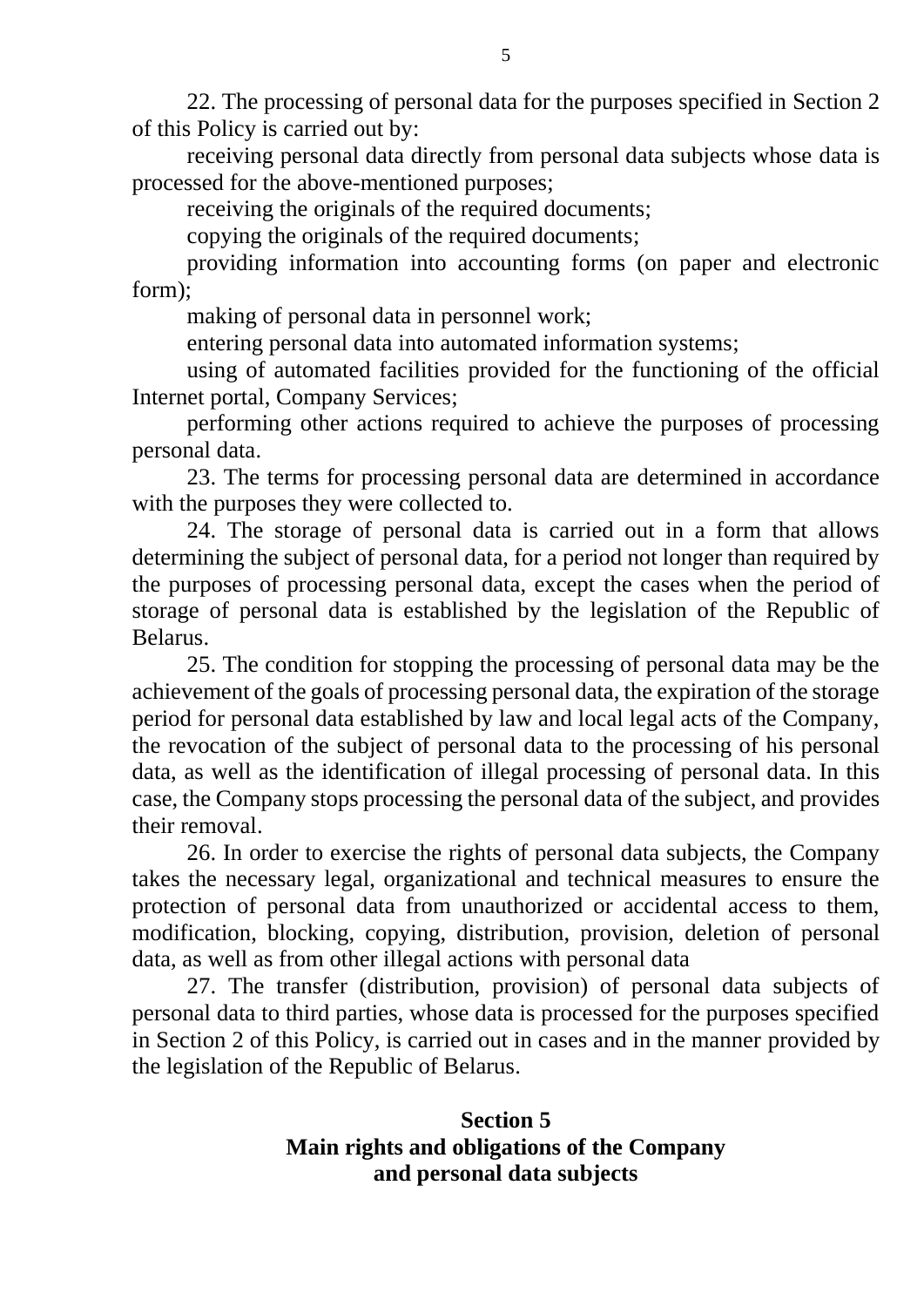28. The company has the right:

to receive credible information and (or) documents containing personal data from the subject of personal data;

to request from the subject of personal data information about the relevance and credibility of the provided personal data;

to reject the subject of personal data to satisfy the requirements about stopping processing his personal data and (or) delete them if there are grounds for processing provided by the legislation of the Republic of Belarus, including if they are necessary for the declared purposes of their processing.

29. The company is obliged:

to explain to the subject of personal data his rights related to the processing of personal data;

to obtain the consent of the subject of personal data to the processing of his personal data except in the cases provided for by law;

to process personal data in the manner prescribed by the legislation of the Republic of Belarus;

to provide the protection of personal data while processing;

to take measures to provide the accuracy of the processed personal data, to make changes to personal data that are incomplete, outdated or inaccurate;

to consider appeals of personal data subjects about the processing of personal data and give motivated answers to them;

to provide the subject of personal data with information about his personal data, about their provision to third parties;

to stop processing personal data, as well as delete or block it in the absence of legal grounds for their processing, as well as on request of the subject of personal data;

to perform other duties provided for by the legislation of the Republic of Belarus.

30. The subject of personal data has the right:

to receive information about the processing of his personal data by the Company;

to amend his personal data if the personal data is incomplete, outdated or inaccurate;

to revoke the consent about the processing of personal data;

to stop processing their personal data, including its deletion, if there are no grounds for their processing;

to receive information about the provision of their personal data to third parties once a calendar year free, unless otherwise prescribed by the law;

to appeal against the action (inaction) and decision of the Company that violate its rights in the processing of personal data to the National Center for the Protection of Personal Data of the Republic of Belarus in the manner prescribed by the law on the appeal of citizens and legal entities;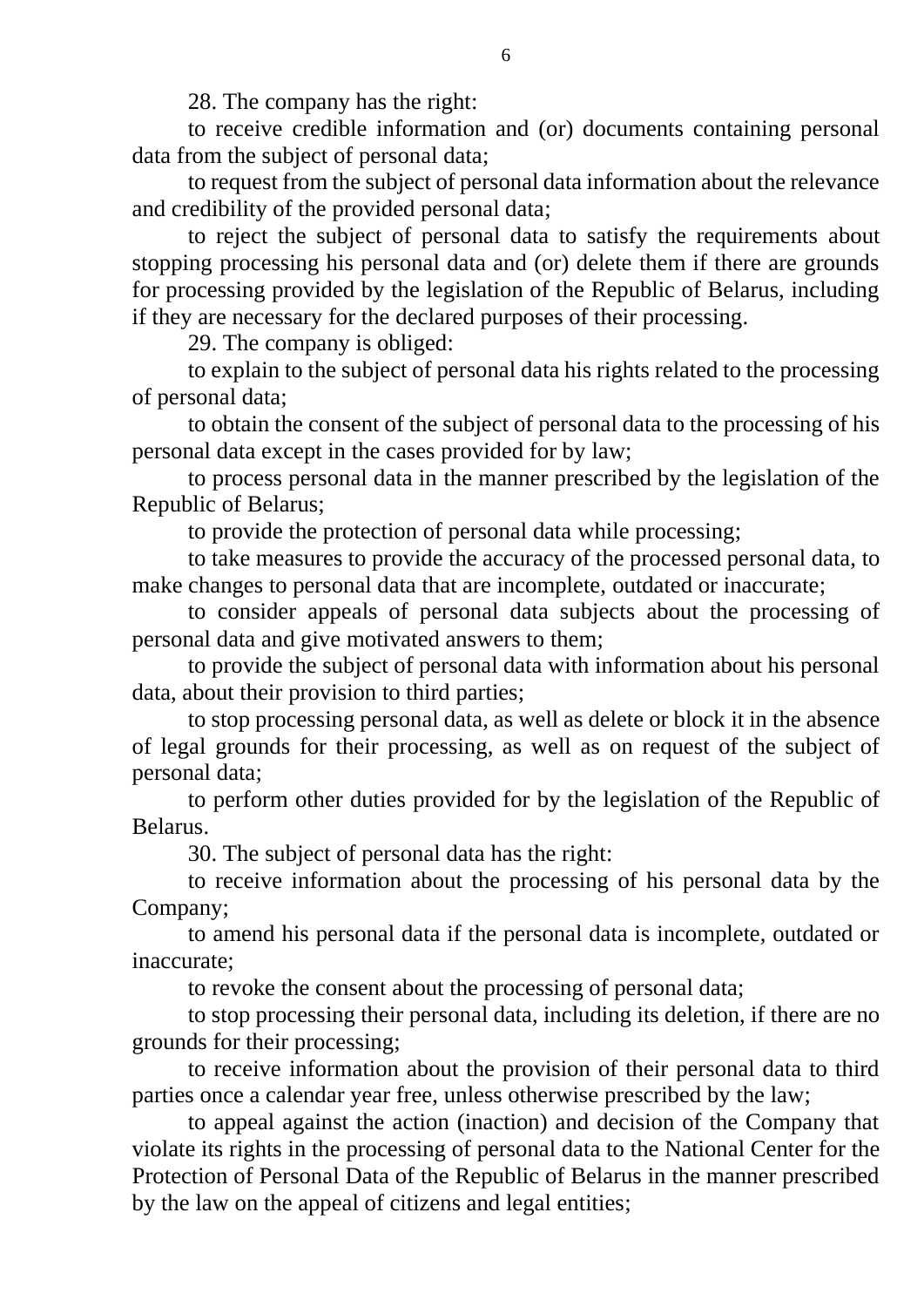to exercise other rights provided for by the legislation of the Republic of Belarus.

31. The subject of personal data is obliged:

to provide the Company only with credible information about yourself;

to provide the Company with documents containing personal data for the purpose of their processing, if necessary;

to promptly inform the Company about changes in your personal data; to carry out other obligations stipulated by the law.

### **Section 6 The mechanism for realizing the rights of the subject of personal data**

| the rights of the subject of personal data                                                                                                                                                                                                                                                                                                                                                                                                                                                       | The mechanism for realizing the rights of the                                                                                                                                                                                                                                                                           |
|--------------------------------------------------------------------------------------------------------------------------------------------------------------------------------------------------------------------------------------------------------------------------------------------------------------------------------------------------------------------------------------------------------------------------------------------------------------------------------------------------|-------------------------------------------------------------------------------------------------------------------------------------------------------------------------------------------------------------------------------------------------------------------------------------------------------------------------|
|                                                                                                                                                                                                                                                                                                                                                                                                                                                                                                  | subject of personal data                                                                                                                                                                                                                                                                                                |
| 1. The right to withdraw the consent of the<br>subject of personal data, when the consent is<br>a legal basis for the processing of personal<br>data.                                                                                                                                                                                                                                                                                                                                            | The Company is obliged, within fifteen days after<br>receiving the application to stop processing personal<br>data, delete personal data and notify the subject of<br>personal data about this, except cases when the<br>Company has the right to continue processing                                                   |
| This withdrawal is not retroactive and does<br>not affect the legality of the processing of<br>personal data based on consent until its<br>withdrawal.                                                                                                                                                                                                                                                                                                                                           | personal data if there are reasons established by law.<br>If it is not technically possible to delete personal data,<br>the Company takes measures to prevent further<br>processing of personal data, including blocking of<br>personal data, and notifies the subject of personal data<br>about this at the same time. |
| 2. The right to receive information about the<br>processing of personal data containing:<br>name and location of the Company;<br>confirmation of the fact of personal data<br>processing by the Company;<br>list of personal data and the source of its<br>receiving;<br>legal grounds and purposes of personal data<br>processing;<br>the period for which the consent of the<br>subject of personal data to the processing of<br>personal data is given;<br>other information provided by law. | The Company is obliged within five working days<br>after receiving the application, unless otherwise<br>provided by legislative acts, to provide the requested<br>information or notify about the reasons for refusal to<br>provide it.                                                                                 |
| 3. The right to correct its personal data if it is<br>incomplete, outdated or inaccurate.                                                                                                                                                                                                                                                                                                                                                                                                        | The company is obliged within fifteen days after<br>receiving the application to make appropriate changes<br>to personal data and notify about the reasons for<br>refusal, unless a different procedure for making<br>changes to personal data is established by legislative<br>acts.                                   |
| 4. The right to receive information about the<br>provision of personal data to the third parties<br>once a calendar year (from January 01 to                                                                                                                                                                                                                                                                                                                                                     | The company is obliged within fifteen days after<br>receiving the application to provide information about<br>what personal data and to whom it shall be provided<br>for during the year preceding the date of filling the                                                                                              |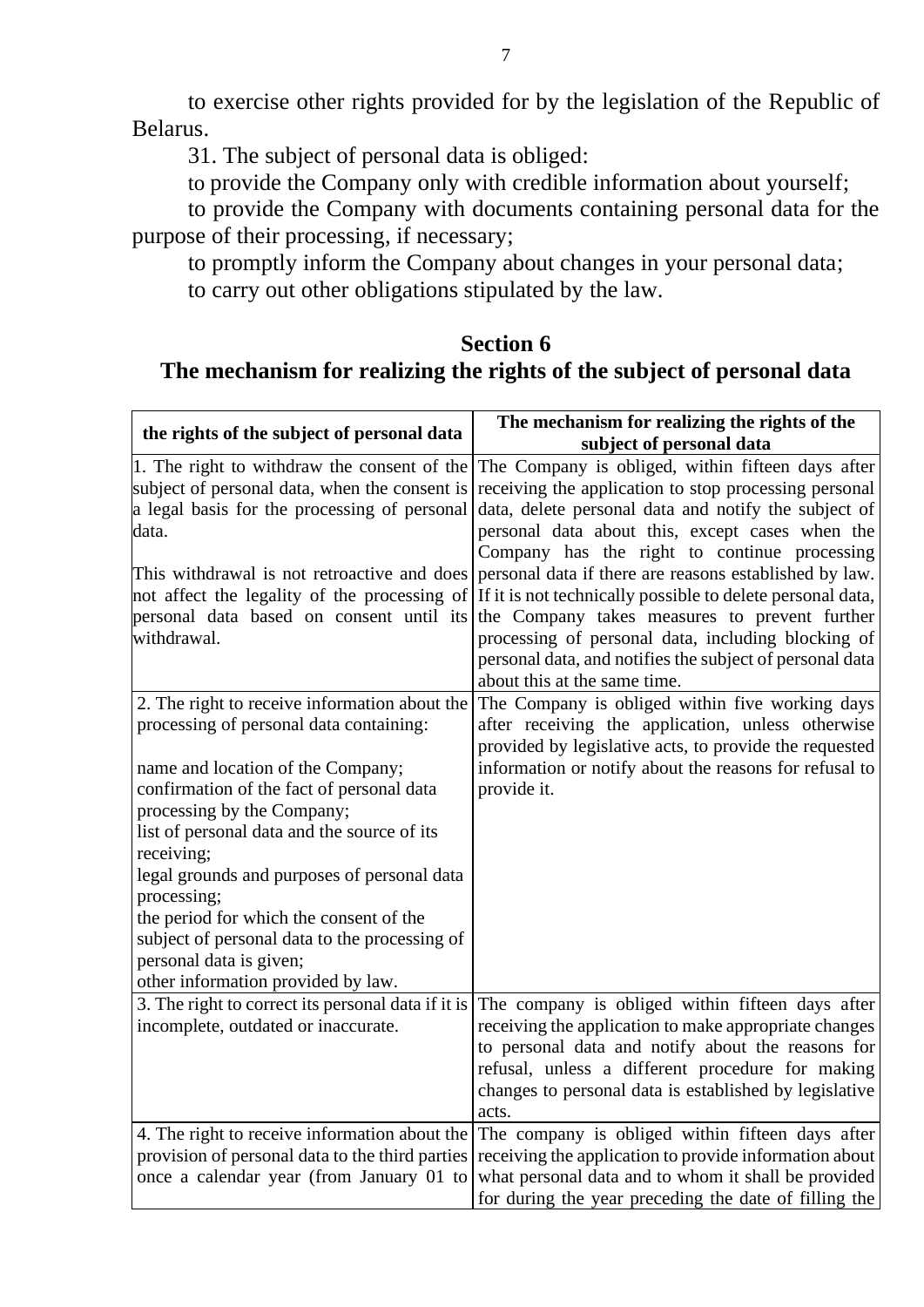|                                              | December 31) for free, unless otherwise application, or to notify the reasons for refusal to     |
|----------------------------------------------|--------------------------------------------------------------------------------------------------|
| provided by legislative acts.                | provide it.                                                                                      |
|                                              | 5. The right to free termination of the The Company is obliged within fifteen days after         |
|                                              | processing of personal data and (or) its receiving the application to stop processing personal   |
|                                              | deletion, in the absence of reasons for the data, delete them and notify the subject of personal |
|                                              | processing of personal data provided for by data about this, except the cases where the Company  |
| legislative acts.                            | has the right to continue processing personal data if                                            |
|                                              | there are grounds established by law, including if they                                          |
|                                              | are necessary for declared purposes of their                                                     |
|                                              | processing, with notification of the subject of                                                  |
|                                              | personal data within fifteen days. If it is not                                                  |
|                                              | technically possible to delete personal data, the                                                |
|                                              | Company takes measures to prevent further                                                        |
|                                              | processing of personal data, including blocking of                                               |
|                                              | personal data, and notifies the subject of personal data                                         |
|                                              | about this at the same time.                                                                     |
|                                              | 6. The right to appeal against actions The complaint is considered in accordance with the        |
| (omissions) and decisions of the Company     | legislation on appeals of citizens and legal entities.                                           |
| that violate his rights in the processing of |                                                                                                  |
| personal data to the National Personal Data  |                                                                                                  |
| Protection Center.                           |                                                                                                  |

32. To realize one or more of the rights specified in paragraphs 1-5 of the table, the subject of personal data has the right to submit the relevant application to the Company in one of the following ways:

in written form – 220014, Minsk, Minina street, 23A;

as an electronic document with digital signature of the subject of personal data by e-mail: info@bytechs.by.

33. The application of the subject of personal data about realization of one or more rights specified in paragraphs 1-5 of the table of this Policy should contain:

surname, name, patronymic (if there is one) of the subject of personal data; place of residence (place of stay);

date of birth;

identification number, in the absence of this number – personal data subject identification document number, in case if this information was indicated by the subject of personal data when giving his consent to the Company for the processing of personal data or the processing of personal data is carried out without the consent of the subject of personal data;

presentation of the essence of requirements;

individual signature or digital signature.

34. The subject of personal data has the right to withdraw his consent to the processing of personal data, including another electronic form, through which his consent was received.

35. The response to the application about the realization one or more rights specified in paragraphs 1-5 of the table should be send to the subject of personal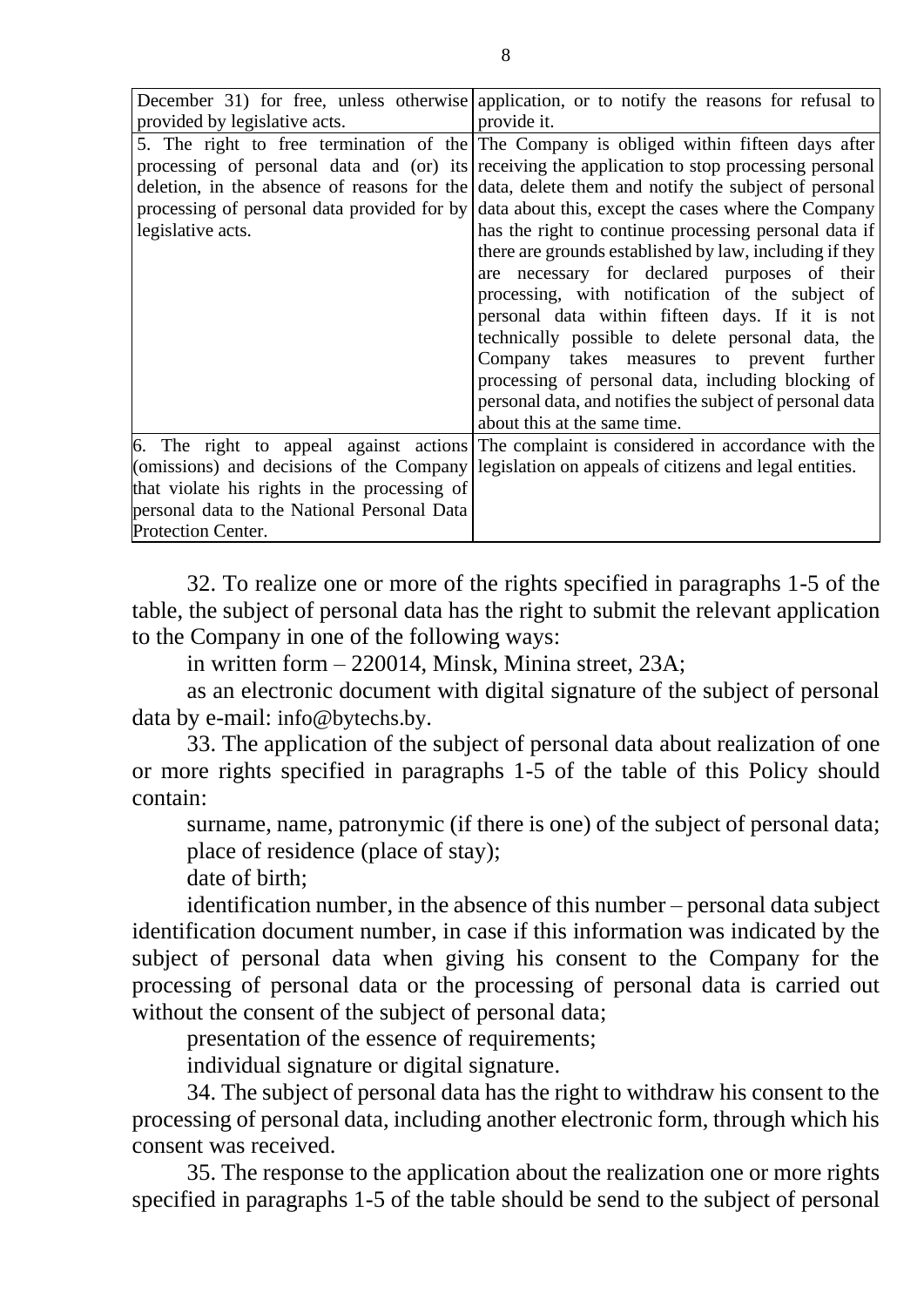data in the form corresponding to the application submission form, if otherwise indicated in the application.

## **Section 7 Implementation of personal data protection requirements**

36. The Company provides all the necessary and sufficient set of measures to provide the protection of personal data

Compulsory measures to provide the protection of personal data include:

designation of a structural unit or responsible person for exercising internal control over the processing of personal data;

publication of local legal acts to develop this Policy that regulate the activities of the Company in relation to the processing of personal data;

to inform the Company's employees and other persons directly involved in the processing of personal data with the provisions of the legislation on personal data, including the requirements for the protection of personal data, this Policy and other local legal documents that determine the Company's activities in relation to the processing of personal data, as well as training the mentioned employees and other persons in accordance with the procedure established by the legislation of the Republic of Belarus;

establishing the procedure for access to personal data, including data processed in automated information systems;

implementation of technical and cryptographic protection of personal data in the manner established by the Operations and Analysis Center under the President of the Republic of Belarus, in accordance with the classification of information resources (systems) containing personal data.

#### **Section 8**

#### **Cross-border transfer**

37. The company prior to the start of cross-border transfer of personal data is obliged to make sure that the foreign state in whose territory it is supposed to transfer personal data, provides an appropriate level of protection of the rights of subjects of personal data.

38. Cross-border transfer of personal data on the territory of foreign states that do not correspond the above-mentioned requirements can be carried out only in cases provided for by law, including when the consent of the subject of personal data is given, provided that the subject is informed about the risks arising from the lack of an appropriate level protection, and (or) execution of the contract where the subject of personal data is one of the parties.

#### **Section 9 Final provisions**